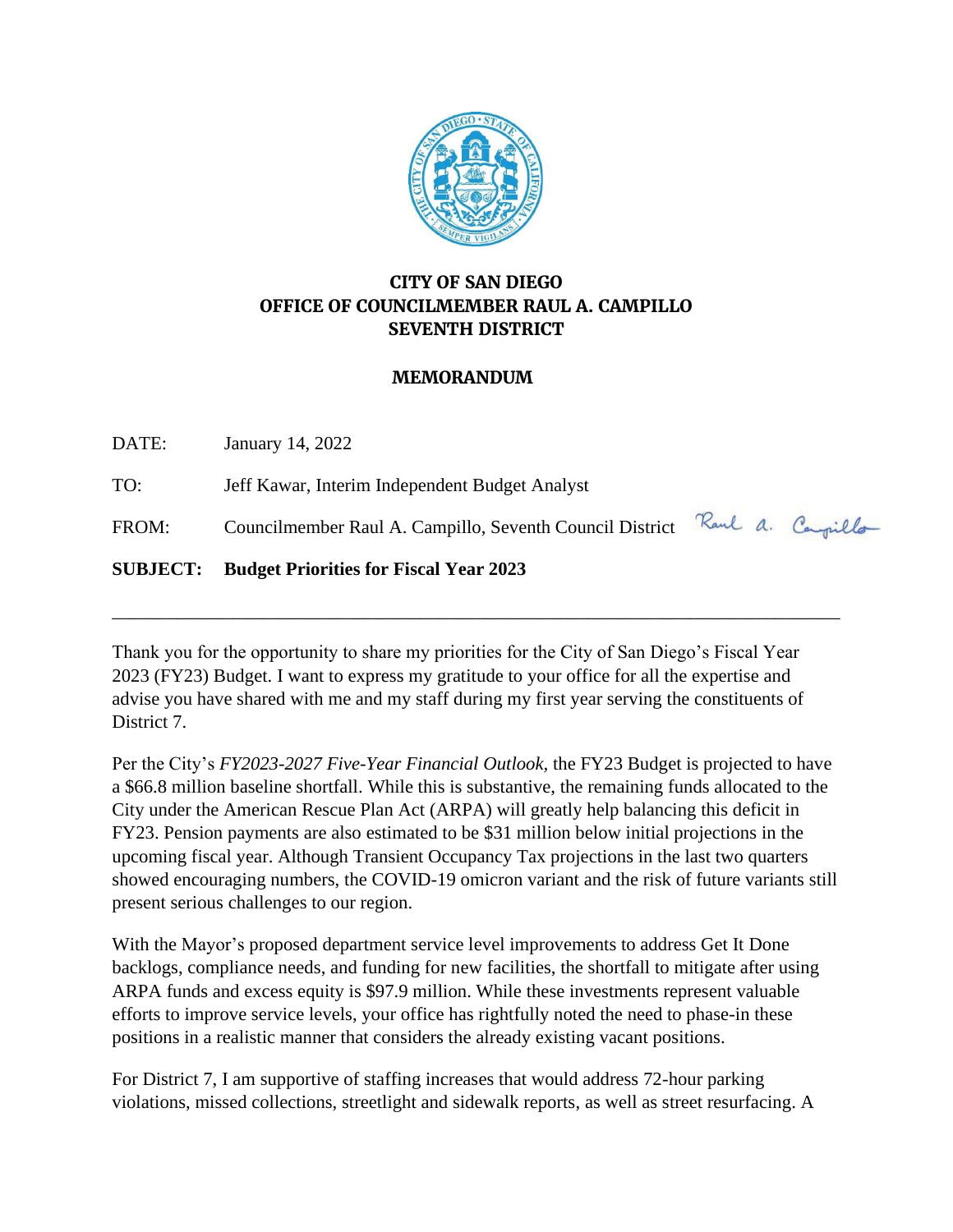gradual increase to Parks and Recreation garbage can collection, and crews working on pothole repairs, urban forestry and traffic signal repair would also benefit the City as a whole, but filling current FY22 budgeted vacant positions should be prioritized. The consideration of adding 205.00 FTEs in FY23 should therefore first be evaluated against current vacancy levels in those job classifications, and recruitment challenges that likely require special salary adjustments.

My priorities for FY23 include intentional investments to support workers as part of the Office of Labor Standards Enforcement, and the Office of Child and Youth Success. The City also needs to provide assistance to our regional industry partners, the arts and culture community, non-profit organizations and small businesses, to ensure that they have the necessary tools for financial recovery. I am asking that the neighborhood services that my constituents rely on be maintained at current levels, and that significant funding be allocated toward the implementation of the updated Climate Action Plan, and active transportation infrastructure.

In addition, public safety spending should focus on equitable recruitment and restorative justice for youth; housing and homelessness spending should be based on the needs of particularly vulnerable groups; and local government should be made more accessible to residents through expanded language access and further upgrades to the Get It Done application. I also outline my top District 7 priorities, including maintenance of the Old Mission Dam; the installation of an unleaded fuel tank at Montgomery Gibbs Executive Airport; the construction of the San Carlos Library; as well as recreation center and park improvements in Allied Gardens, Linda Vista and Serra Mesa.

Feel free to contact my office should you have any questions about my listed priorities, and I look forward to working with your office, the Mayor and my Council colleagues to develop a budget that allows City workers to provide exemplary service that meets the needs of our constituency.

On a final note, I would like to thank you, Mr. Kawar, for your career of public service, dedicated to the fiscal health of the City of San Diego and to the improvement of our reputation for governance. As described by Aristotle, a city is "a political partnership [that] must be regarded . . . as being for the sake of noble actions, not for the sake of living together." You have given the City Council excellent advice and direction, and you have given our residents and the community excellent service; in doing so, you have made San Diego not just a place where we live together, but where we can act nobly in the pursuit of better lives. You will most certainly be missed, and we wish you an enjoyable and well-earned retirement. Thank you for all you have done for us.

**//**

**//**

**//**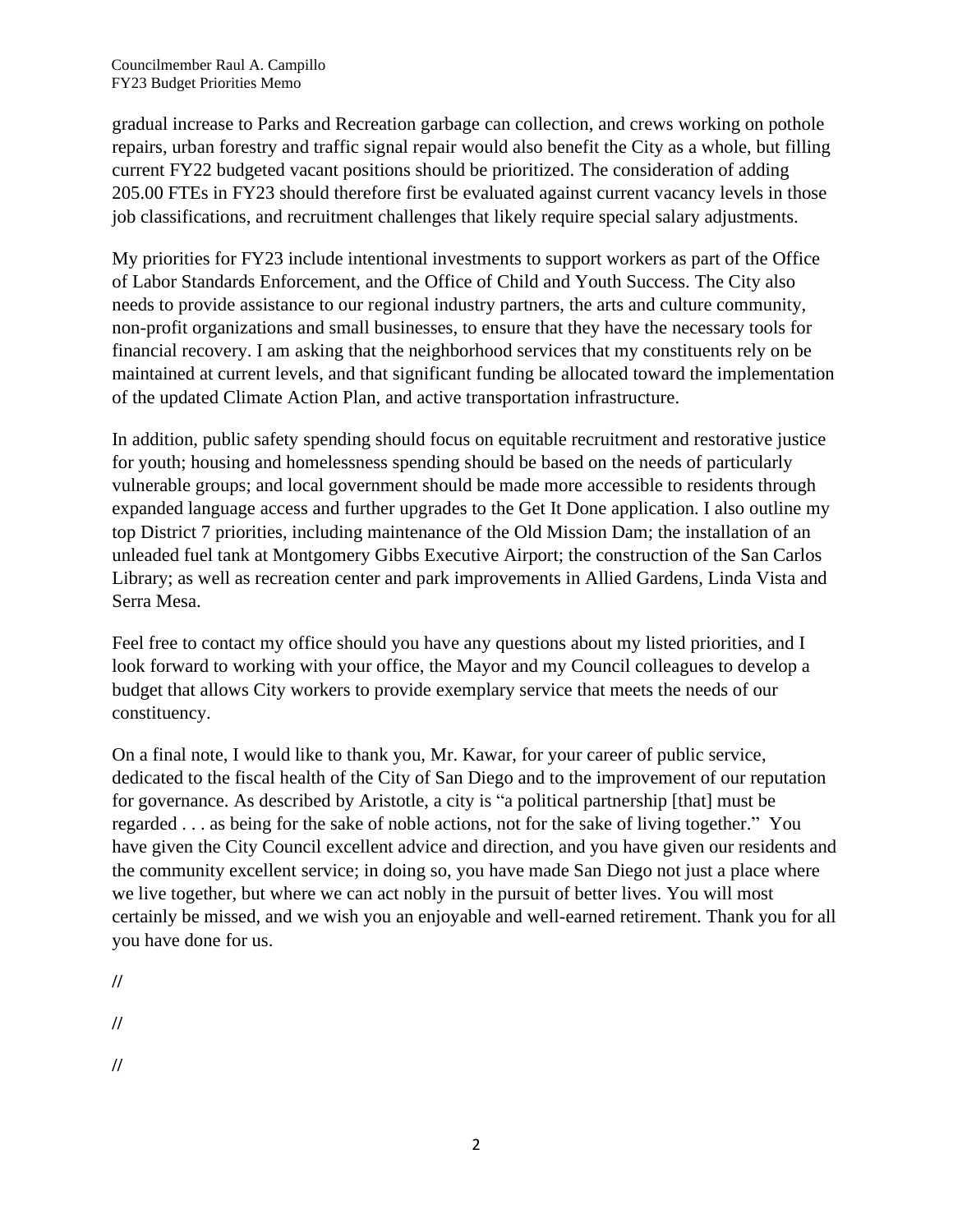## **ECONOMIC DEVELOPMENT**

*As Chair of the City's Economic Development and Intergovernmental Relations Committee for a second year, I am committed to supporting and enhancing our local economy. Our City must be dedicated to supporting our local economy, including the many industries located in San Diego, and the multitude of local jobs these businesses create and provide for our residents. San Diego's economy is undeniably bi-national. The local economy is also not restricted by the boundaries of the national border it shares with Mexico, and our City must continue to strengthen its partnership with its neighbors to the South. Empowering our economy is essential.* 

**Economic Development Strategy:** The most recent Economic Development Strategy was adopted in 2016, to cover the 2017-2019 timeframe. An updated Strategy, that incorporates the challenges of a post-pandemic recovery, will serve as an important framework for how the City can work with regional stakeholders to develop our workforce and economy. I request that funding be allocated in the Economic Development Department to update this important document in FY23. *Approximate Cost: \$100,000* 

**Office of Labor Standards Enforcement (OLSE):** I was excited to be among the Councilmembers who advocated for this office in the FY22 Budget. While existing City functions have now been consolidated into the Compliance Department, I request the addition of:

- 2.00 FTE staff attorneys in the City Attorney's Office to assist workers with claims. *Approximate Cost: \$240,000*
- 1.00 FTE Investigator to proactively inspect labor violations. *Approximate Cost: \$70,000*
- 1.00 Community Outreach Representative to educate workers about resources available to them through the OLSE. *Approximate Cost: \$65,000*
- A Comprehensive Outreach Initiative, raising public awareness through partnerships with community-based organizations (CBOs) and worker advocates in multiple languages. *Approximate Cost: \$1,200,000*
- A Worker Justice Fund, to assist with wage replacement resulting from wage theft or other violations. *Approximate Cost: \$500,000*

**Small Business/Non-Profit Recovery:** With the continued uncertainties of the COVID-19 pandemic, the City's small business and non-profit communities continue to face challenges, and threats to their livelihoods. These businesses and organizations have had to make difficult decisions in order to stay afloat during this difficult time, including going further into debt, deferring needed maintenance and laying off workers. I recommend that American Rescue Plan Act funding be allocated in FY23 to support the recovery of our industries, with particular emphasis on partnering with Strategic Alliance, the coalition of San Diego's three largest ethnic chambers of commerce. *Approximate Cost: \$10,200,000*

**Convention Center Recovery:** Per the City's *FY2023-2027 Five-Year Financial Outlook*, Transient Occupancy Tax is not projected to reach pre-pandemic levels until FY24. With the resurgence of COVID-19 cases due to the omicron and potential future variants, the upcoming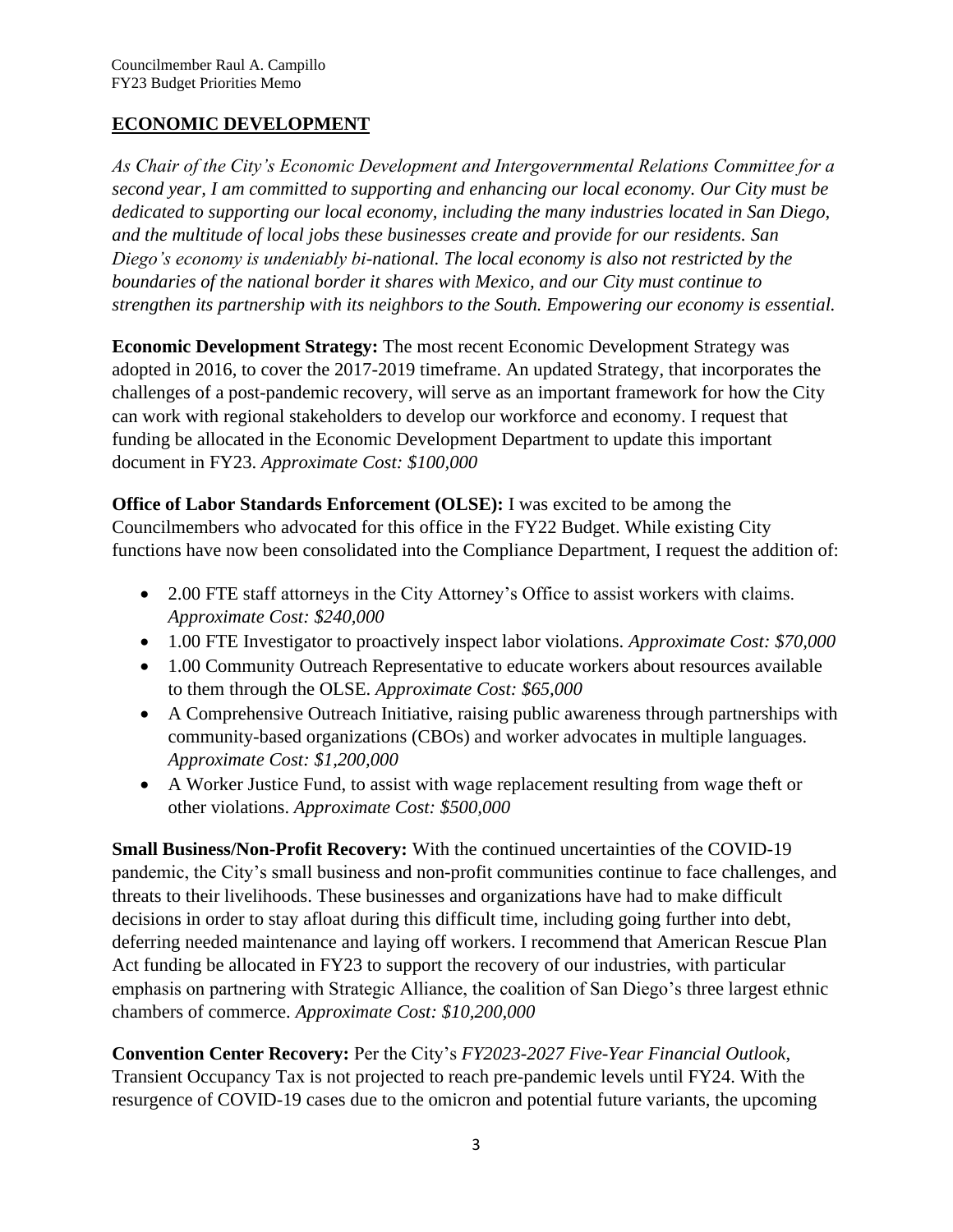fiscal year holds much uncertainty for San Diego Convention Center operations and the employees who depend on these events for their livelihood. Multiple cancellations of large events that would bring much needed revenue to the Convention Center has resulted in the need to defer critical maintenance and capital improvements. I therefore request that the FY23 Budget include funding for the recovery of the Convention Center and to support its staff and employees. *Approximate Cost: \$10,000,000*

**Office of Child & Youth Success:** After successfully advocating for the establishment of this office in the FY22 Budget, I would ask that once the Executive Director has been hired in early 2022, they develop a Strategic Workplan that outlines how the City can work with regional partners to improve childcare access and availability. Based on the yet to be determined staffing needs of this office, I request 1.00 FTE Program Coordinator to support the Executive Director in implementing the Workplan. *Approximate Cost: \$120,000 for 1.00 FTE and FY22 programming funding that will be realized as excess equity*

**Community Development Block Grant (CDBG):** Funding for the Public Services portion of CDBG should be reinstated in FY23. The failure to provide CDBG funds to community nonprofits and service providers will have large negative effects on their ability to provide critical services to communities in need, and should therefore be prioritized as part of the upcoming budget. *Approximate Cost: \$1,500,000*

**Excluded Workers Fund:** Undocumented, previously incarcerated and cash economy workers make up a large part of our regional economy, and are often frontline workers or employed in tourism-driven industries such as restaurants and hotels that experienced mass lay-offs during the pandemic. In order for the City's economy to fully recover, these individuals should receive assistance similar to other COVID-19 relief provided by the State or Federal government, that they were not eligible for. *Approximate Cost: \$5,000,000*

**Summer Youth Environmental/Recreation Corps Program:** I was pleased to learn about the successful efforts of the Parks and Recreation Department to extend youth internship and employment opportunities in the second half of 2021. These opportunities are key in order to open the doors of government up to youth who are either enrolled in high school, or are recent graduates, and lack access to higher education or employment. I request that this program be expanded to other City Departments, and that funding be allocated to CBOs to assist in recruitment efforts. *Approximate Cost: \$1,000,000*

#### **NEIGHBORHOOD SERVICES**

**Parks and Recreation Staffing:** In FY22, the Parks and Recreation Department has continued to face major department vacancies. The Department has reported that nearly 44% of recreation center staff, 14% of full-time staff, and over 30 ground maintenance staff positions remain vacant. Pool hours, recreation center programs, and general maintenance have all seen cuts, that directly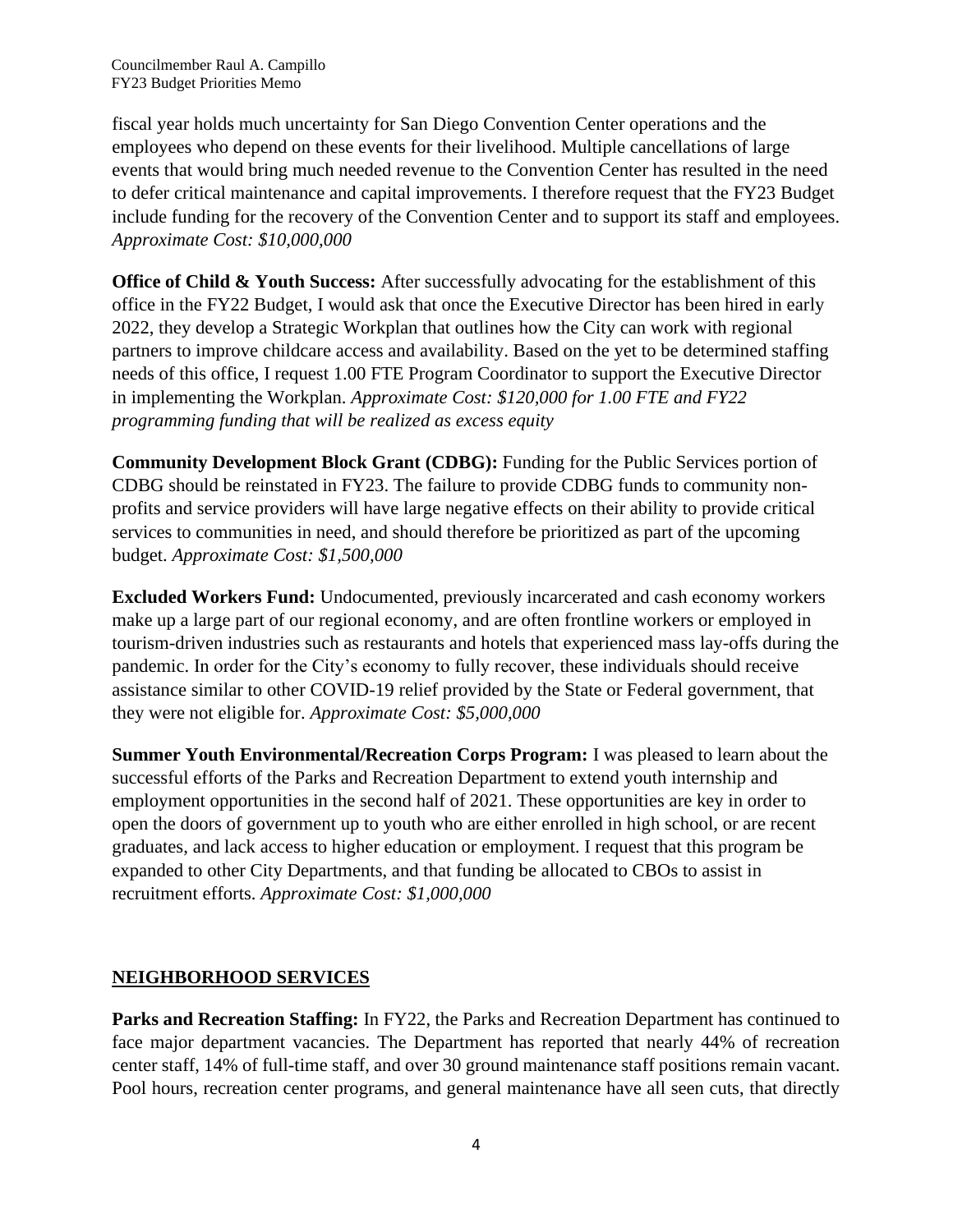impact the neighborhood services the City provides to our residents. I ask that no reductions be made to the Parks and Recreation personnel and programming budget in FY23, and support be provided to give the Department the opportunity to fill its current vacancies. I also request the addition of 1.00 FTE Park Ranger, dedicated to the San Diego River Park. *Approximate Cost: \$55,000 for 1.00 FTE Park ranger and \$133,800,000 to maintain P&R budget*

**Arts & Culture:** The arts & culture community has suffered disproportionately during the pandemic, and is in need of immediate support. I request that a total of \$14.3 million be dedicated to match the pre-pandemic levels of Arts & Culture funding. This allocation will be key to helping these essential organizations and businesses recover and contribute to the reopening of the San Diego economy. From this solid foundation, I hope to see our City fully fund Penny for the Arts within the next few budget cycles. *Approximate Cost: \$4,600,000*

**Public Utilities:** The *Public Utilities Department Fiscal Year 2023-2027 Five-Year Financial Outlook* accounts for expenditures for operations, maintenance of critical infrastructure and debt payments. As part of the Outlook, the Department has identified critical strategic expenditures that are needed for the successful implementation of Advanced Metering Infrastructure, Pure Water Phase 1 & 2, and water system controls. I request that these above baseline expenditures be funded in FY23 to ensure that the infrastructure needs of our Utility are met. *Approximate Cost: \$4,800,000 for water expenditures, and \$5,000,000 for wastewater expenditures*

**Storm Water:** The investments made in FY22 to provide for more robust storm water service provision were significant, and an important first step in addressing the structural underfunding of storm water needs. In FY23, I request that a stormwater harvesting analysis be prioritized, along with the funding of positions that will help meet federal and state requirements related to pipe cleaning, inlet inspections, levee maintenance and other water quality compliance needs. On the capital side, I also ask that priority be given to funding the severe backlog of stormwater infrastructure improvements. *Approximate Cost: Unknown*

**Library Hours, Services and SDAccess4All:** The Library budget has historically been vulnerable to budget reductions. The City Council made it clear during the FY22 Budget negotiations that library services are essential to our neighborhoods, and should not be compromised as part of mitigation efforts. The Library Department is well-underway in their FY22 recruitment efforts, and in FY23, I ask that the Library Department's operational and materials budget be maintained. I also request that *SD Access4All* wi-fi hotspot services and check-out services for laptops be funded on an ongoing basis. *Approximate Cost: \$60,700,000*

**Urban Forestry:** In order to fulfill the City's ambitious climate goals, I request that no reductions be made to the City's tree trimming budget to mitigate shortfalls, and that tree canopy be preserved and expanded in alignment with the updated Climate Action Plan (CAP), and the Urban Forest Management Plan. Funding should be based on cost estimates outlined in the upcoming CAP Implementation Plan but at this time I request the following:

• Maintain funding for tree inspections. *Approximate Cost: \$3,170,000*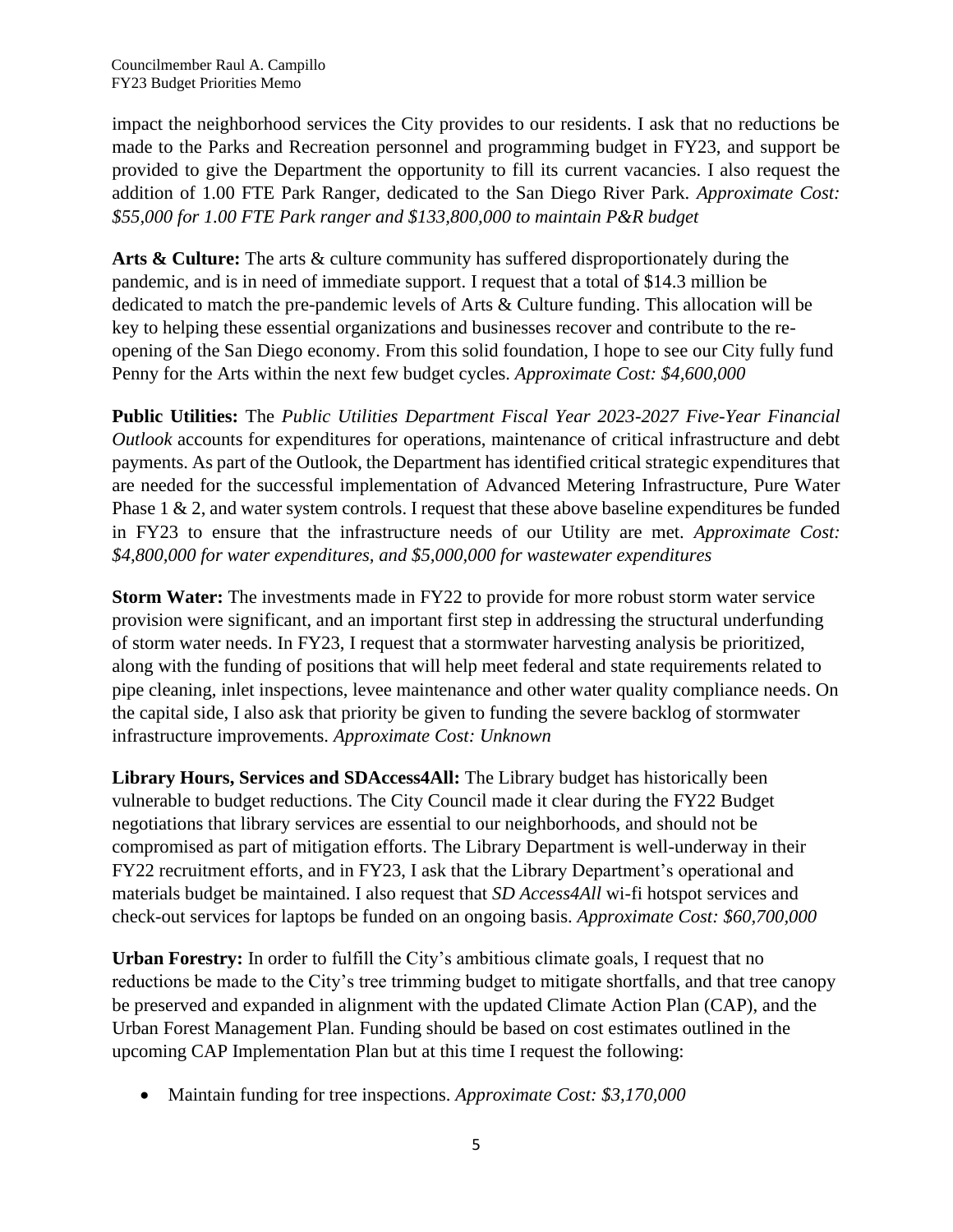- Increase funding for planting of new trees. *Approximate Cost: \$720,000*
- Increase pest treatment and tree removal contracts. *Approximate Cost: \$600,000*
- Increase tree care contracts for park trees. *Approximate Cost: \$200,000*
- Increase staffing supporting urban forestry and the re-establishment of the heritage tree program by:
	- o 1.00 FTE for Code Enforcement Officer/Arborist, in Development Services
	- o 1.00 FTE for Public Works Inspector/Arborist in Engineering and Capital Projects
	- o 1.00 FTE for Information Specialist/Arborist in Transportation
	- o 1.00 FTE for Policy Analyst/Arborist, in Transportation
	- o 1.00 FTE for Tree Inspector/Arborist in Transportation

## **ENVIRONMENT/INFRASTRUCTURE**

**Infrastructure Improvements:** With the federal Infrastructure Investment & Jobs Act recently signed into law, local jurisdictions have received a tool to make much needed investments into their often extensive backlogs of infrastructure improvements. For the City of San Diego, this could mean investments into specific community assets as part of the Capital Improvements Program, listed further down in this memo, but I also want to see intentional efforts to increase capacity in alignment with the Complete Streets vision, and help meet the City's Vision Zero goal. I recommend the following investments in FY23:

- Fill the current 5 vacancies in the sidewalk repair teams that were budgeted for in FY22 and add positions for sidewalk repair/ramping/ADA upgrades.
	- o *Approximate Cost: 20.00 FTEs and \$2,800,000*
- Prioritize road repairs that are comprehensive in nature, such as overlay. The City should create a 10-year plan to ensure all major corridors, including heavily trafficked roadways, are upgraded on a regular basis, and allow the streets condition assessment funded in FY22 to prioritize slurry seal schedules. These resurfacing projects should be upgraded with the safest level of bike infrastructure feasible for that segment of roadway, and should coordinate improvements with SANDAG Early Action Plan (EAP) bike projects.
	- o *Approximate Cost: 14.00 FTEs and \$19,500,000 for overlay construction program transfer from Engineering & Capital Projects to Transportation Department; and \$48,100,000 for slurry seal work*
- Complete 40 miles of new or improved bikeway to improve the regional bike network, in particular along Friars Road in Mission Valley, to ensure safe active transportation options for residents once the stadium development concludes.
	- o *Approximate Cost: \$7,000,000*
- Update the Bicycle Master Plan to account for updated engineering standards, and upgrade existing bike lanes to provide for better surfacing, reinforcement of structures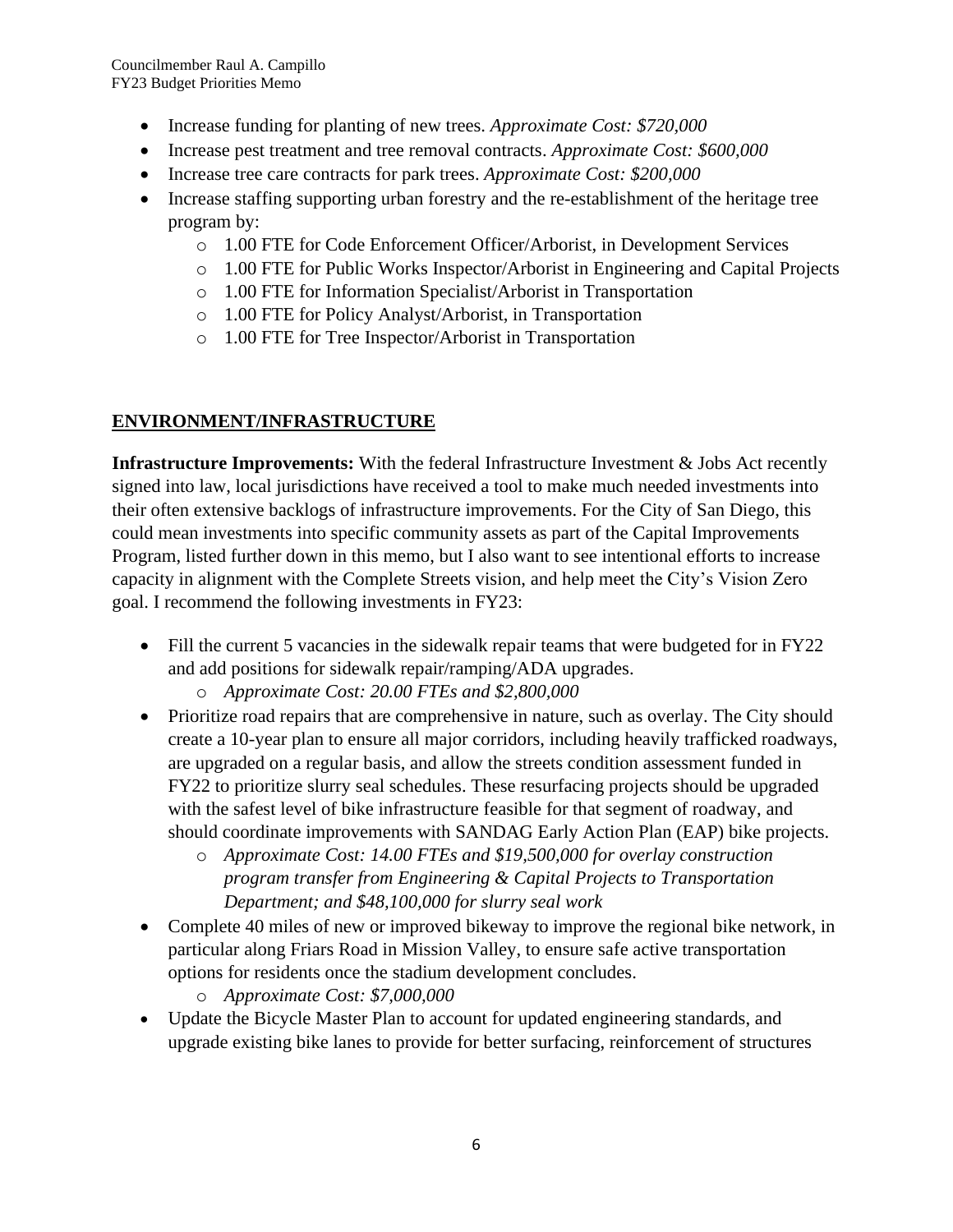and signage/signals, per my recently submitted memorandum "District 7 Bicycle Infrastructure Priorities"<sup>1</sup>

- o *Approximate Cost: Unknown*
- Increase funding for the Sustainable Transportation for All Ages and Abilities Team (STAT) to double the current mandate to build nine miles of quick-build bikeways per year to eighteen miles. I also ask that these quick-build projects be implemented in an expedited manner, focusing initially on the most dangerous corridors in and connecting to historically underserved communities, and prioritizing network completion to encourage active transportation mode shift.
	- o *Approximate Cost: \$1,100,000*
- Promote and support transit use by improving travel times for buses with bus-only lanes and incorporate traffic signal prioritization when possible to continue the expansion of the bus lane network.
	- o *Approximate Cost: \$150,000*
- Construct new or improved pedestrian crossings, provide for reduction of speed limits per the recently adopted Assembly Bill 43, lane narrowings, road medians, pedestrian refuge islands, speed tables or humps, bulb-outs, roundabouts etc.
	- o *Approximate Cost: \$3,000,000*
- Invest in an outreach campaign for bicycle safety and a bicycle commuter incentive program. *Approximate Cost:* 
	- o *\$400,000*
- Dedicate funding to address the unfunded backlog of ADA Transition Plan projects, and ADA complaints received by the City.
	- o *Approximate Cost: \$6,000,000 for ADA Transition Plan projects, and \$5,200,000 for ADA complaint projects.*

**Montgomery Gibbs Executive Airport:** I request that funding for an unleaded fuel tank, accompanying card reader, and concrete slab be included in the FY23 Budget. Nearly 1.422 metric tons of toxic lead pollution is released into the air annually from airplanes using the Montgomery Gibbs Executive Airport, and this fuel tank will help limit air pollution and ensure cleaner air for residents of San Diego. *Approximate Cost: \$200,000 for an unleaded fuel tank, card reader and concrete slab* 

**Old Mission Dam:** The Old Mission Dam at Mission Trails Regional Park is a historic state landmark that is at risk of being destroyed due to excess silt deposits. The Dam must be dredged every four years due to these excess silt deposits. In FY23, I ask that the City coordinate with either the state or the San Diego Parks Foundation to identify the funding needed to ensure the dam is dredged on a consistent basis. *Approximate Cost: \$750,000*

**//**

<sup>1</sup> 12/30/2021, https://www.sandiego.gov/sites/default/files/cd7memo211230.pdf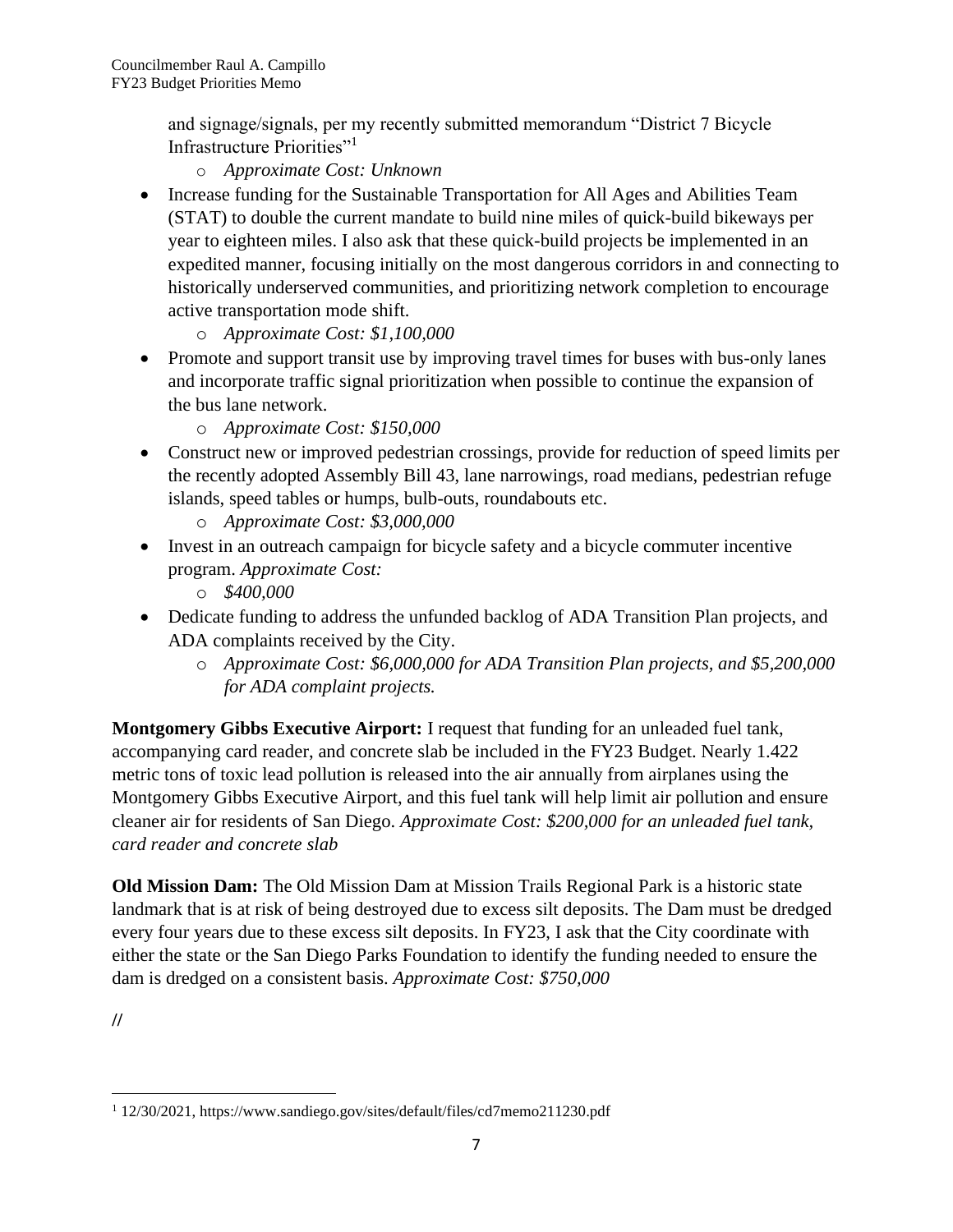**Reservoir Facilities:** I request that the FY23 Budget accommodate an investment toward improving facilities, in particular, repairing and upgrading public restrooms along the Lake Murray Community Park walkway. Prioritized amenities should include, but not be limited to, trash cans, recycling bins, water fountains for trails, and safe needle disposal. *Approximate Cost: \$500,000*

**Climate Action Plan (CAP) Implementation:** In order to fully implement the goals of the City's CAP, the City of San Diego needs to leverage regional, state and federal funding. While the Departments are already pursuing competitive grant opportunities, a dedicated Grant Writer position should be added in FY23 to support expedited implementation of CAP goals. In addition to this, a Transportation Planner should be added to help increase access to low-cost and efficient transit, and secure clean energy. *Approximate Cost: \$200,000 for 1.00 FTE Grant Writer and 1.00 FTE Transportation Justice Planner*

**Climate Equity Index:** Prior to FY23 budget adoption, the Climate Equity Index should be updated to properly account for the local needs of historically underserved communities such as Linda Vista in District 7, to fulfill the purpose of the Climate Equity Fund.

**Climate Equity Fund:** I request that the Climate Equity Fund provide \$10 million in annual funding to underserved communities. I also propose that the following projects be considered for funding allocated in the FY23 Climate Equity Fund:

- Design for John Baca Park. *Approximate Cost: \$800,000*
- Preliminary engineering and design for Linda Vista Community Center. *Approximate Cost: \$1,200,000*
- Linda Vista Community Park upgrades, including:
	- o Resurfacing of tennis courts and installation of windscreens
	- o Replacement of outdoor security cameras
	- o Resurfacing, striping and introduction of signage at parking lot
	- o Installation of perimeter wall of the outdoor basketball/multipurpose court
	- o *Approximate Cost: \$100,000*
- Traffic calming on Osler Street. *Approximate Cost: \$700,000*
- Streetlights along Nye Street (2600 block), Osler Street (6200 block), and Inman Street (6300 block). *Approximate Cost: \$500,000*

**Climate Resilient SD:** With the recently adopted Climate Resilient SD Plan, I look forward to seeing climate resiliency prioritized in FY23 within our organization, but the work to engage our vulnerable communities needs to start immediately. Public outreach and engagement in the form of educational programs, workshops to plan implementation of strategies based on unique local conditions, emergency response/preparedness trainings, and climate adaptation strategies, are necessary steps to initiate this conversation. I request that funding be allocated for a climate resiliency community outreach program, that will partner with CBOs and Arts & Culture organizations, and is offered in multiple languages. *Approximate Cost: \$400,000*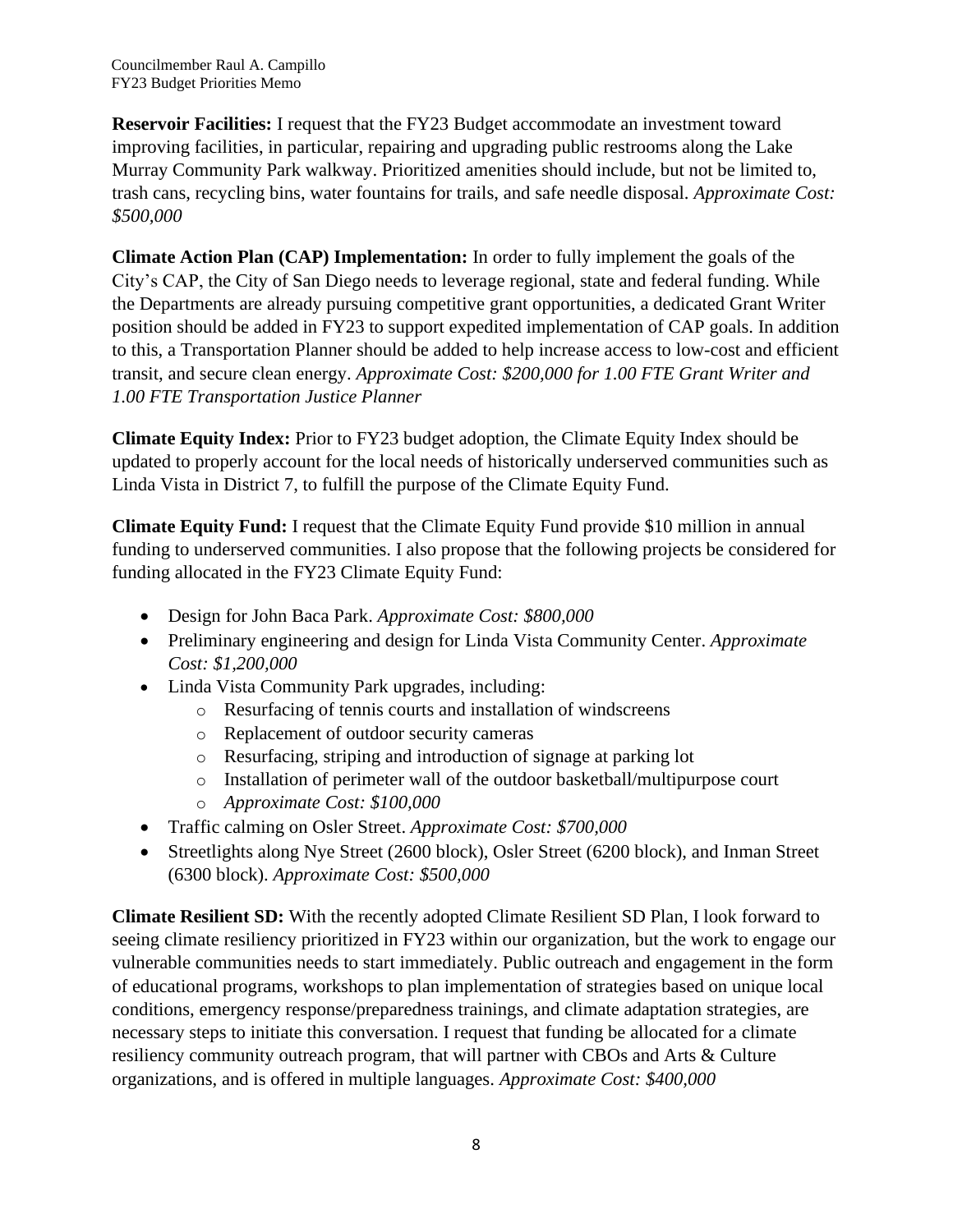**Fleet and Building Electrification:** In FY23, the City needs to make an aggressive transition to electric vehicles (EV) for its fleet, and electrification of its municipal building portfolio. Upfront costs for vehicles can be funded through state and federal earmarked funding for EV implementation. The biggest challenge is to account for adequate charging infrastructure to support the fleet, and with the positive results of the off-grid, solar-powered EV charging station pilot in 2021, I envision an expansion of these assets to meet operational needs. Building decarbonization is also necessary in order to reduce GHG emissions Citywide, and I request that intentional retrofitting of municipal buildings be prioritized in FY23, and that all new buildings be powered by 100% renewable energy, and maximize the use of solar panels. *Approximate Cost: \$5,000,000 for an existing building upgrade program and rebate program for electric equipment, \$500,000 for a consultant to support decarbonization efforts, \$400,000 for CBO policy development in in Communities of Concern, and an unknown amount for fleet electrification*

**Mobility Master Plan:** Given that a majority of GHG emissions originate from transportation, and that the City is far from the 2015 CAP goal of 50% of commutes in Transit Priority Areas being biking, walking and transit by 2035, the Mobility Master Plan needs to be fully funded and updated in FY23. This updated plan should be based on the Complete Streets approach, and outline aggressive action to meet the City's Vision Zero goal. In particular, emphasis should be placed on bike lanes, bus-only lanes, traffic calming elements, and improved sidewalk access. *Approximate Cost: \$500,000* 

**Mode Shift Incentive Program:** In order to incentivize a commute mode shift toward walking, bicycling, and transit, I request that the City explore a Transportation Demand Management (TDM) program for City employees. *Approximate Cost: \$50,000*

**Public Power Feasibility Study:** In the FY22 Adopted Budget, the Council added partial funding for a Public Power Feasibility Study. In FY23, I request that additional funding be included to ensure that this matter can be fully evaluated, and that a business plan be prepared to inform the consideration of a public alternative. *Approximate Cost: \$500,000*

## **PUBLIC SAFETY**

**Lifeguard Division:** The current crew of five 24-hour responders in the Lifeguard Division is severely understaffed, and under-resourced. This presents a safety concern not only to the Lifeguards, but to the public at large. In FY23, I request the addition of 2.00 FTE Marine Safety Lieutenants; 5.00 FTE Lifeguard Sergeants; 5 FTE Lifeguard I's; as well as the addition of \$1.3 million for a replacement of the current Marine II Fire Boat; \$300,000 for the replacement of the locker room at the Boating Safety Unit; and \$100,000 for the replacement of the sleeping quarters for the La Jolla nightguard staff. *Approximate Cost: \$667,000-\$805,000 for personnel expenditures, and \$1,700,000 for non-personnel expenditures*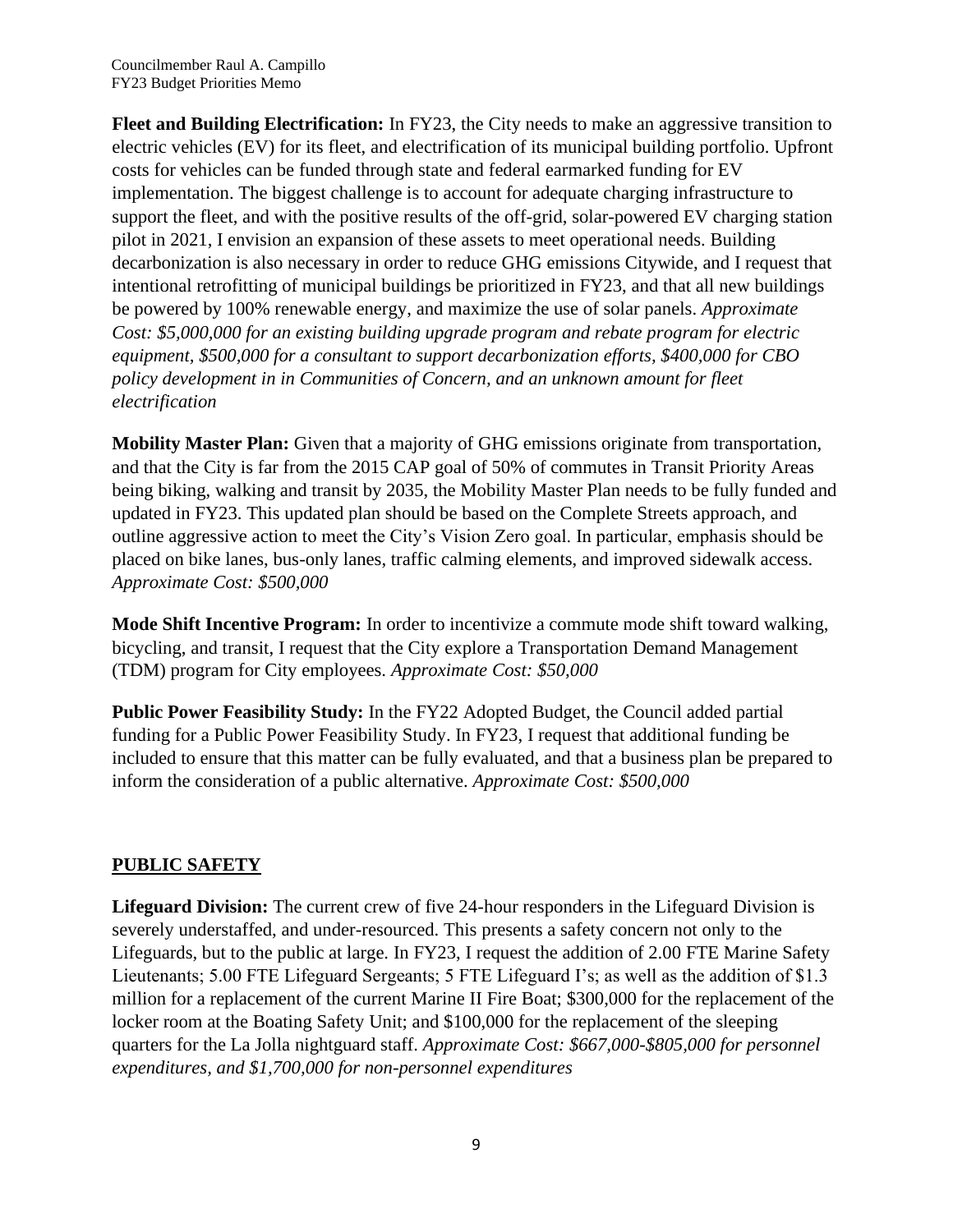**Brush Abatement:** Wildfire conditions have significantly worsened in the last few years and constitutes a significant public safety hazard to our communities that border canyonlands, regional parks and open space areas. It is therefore imperative that funding for brush management performed by the Parks & Recreation be maintained at 509 acres per year. The management of brush in the Right-Of-Way performed by the Transportation and Storm Water Department, as well as the inspection program for both public and private properties performed by the Fire-Rescue Department should also both be maintained in FY23 to reduce fire hazards. *Approximate Cost: Unknown*

**Fire-Rescue Staffing:** Per the City's *Fiscal Year 2022 First Quarter Budget Monitoring Report*, the Fire-Rescue Department is currently projecting \$38.7 million in overtime expenditures, which exceeds the budgeted overtime by \$5.9 million and will likely climb higher due to staffing shortages caused by the omicron variant. This overtime is nearly identical to the overtime expenses one year ago, and according to the *IBA Review of the FY 2022 First Quarter Budget Monitoring Report*, the planned Relief Pool has not been able to be established due severe vacancies at the Engineer and Captain level. In the City's most recent compensation study<sup>2</sup>, these classifications rank either last, or next to last, in total compensation out of the 22 surveyed agencies. In FY23, a concerted effort therefore needs to be made to fill these vacancies, and I ask that recruitment incentives, including compensation increases, be considered to help the City keep pace with industry standard. I also request the addition of 6.00 FTE administrative personnel, at a cost that can be offset by a reduction in overtime spending. *Approximate Cost: Unknown, including 3.00 FTEs for a dedicated staffing unit, 2.00 FTEs for the Professional Standards Unit, and 1.00 FTE for the Logistics Office*

**Homebuyer Down-Payment Assistance Program Expansion:** To improve retention and diversity in recruitment for various first responder departments, I request that in FY23 the program that currently assists police officers in purchasing a home, be expanded to include all City of San Diego First Responders. *Approximate Cost: \$500,000*

**Peak Hour Fire Engines:** Despite being one of the key recommendations identified in the 2017 Citygate report, the start of a 3-year program of rolling out six peak hour engine teams has been delayed in past fiscal years. I request that funding for these squads be prioritized in FY23 in order to maintain response times during peak demand hours. *Approximate Cost: \$1,200,000 for 8 FTEs (2 Fire Captains, 2 Fire Engineers, 2 Firefighter II positions, 2 Firefighter II/PM positions)*

**Prioritize Firefighter and Lifeguard Wellness:** The service provider Focus Psychological Services ensures that the City's first responders can access counseling and other important wellness services. I request that previous funding reductions be restored to maximize access to this program. *Approximate Cost: \$300,000*

<sup>2</sup> City of San Diego Pay Equity, January 2021

https://www.sandiego.gov/sites/default/files/2020\_sd\_pay\_equity\_report.pdf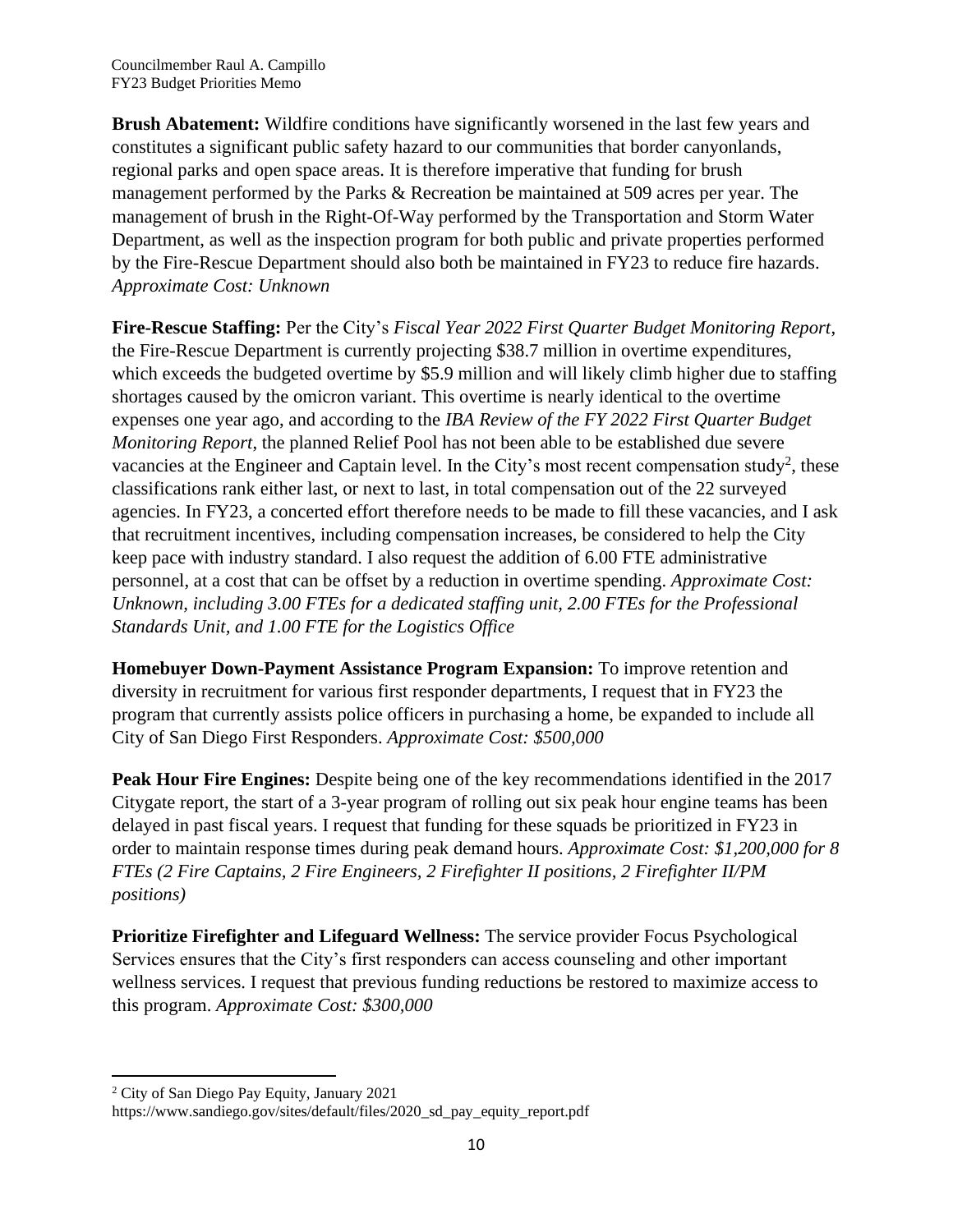**Public Safety Training Facility:** In the next few years, San Diego will be the 8<sup>th</sup> largest city in the U.S. but will not have a training facility for the Fire-Rescue Department. As the Fire-Rescue Department will need to relocate their current training facility within the next few years due to the progress of the Pure Water project, the City should explore reimagining the Kearny Mesa Police Plaza to accommodate a multifaceted joint-use training center for SDFD and SDPD. I ask that the City fund a feasibility study in FY23 to determine the potential for this alternative. *Approximate Cost: \$300,000*

**Re-prioritization of Homeless Outreach Team:** Per the City of San Diego Community Action Plan on Homelessness Plan, adopted in 2019, the City should move the homeless outreach model away from SDPD officers, and shift it towards service providers. I request that the \$2.5 million allocated in FY22 for person-centered outreach be increased by \$1 million, to allow for additional outreach and case management. *Approximate Cost: 11.00 FTEs and \$1,000,000*

**Safe Syringe Exchange Program:** Safe syringe exchange programs have been proven to be safe and effective in promoting public health outcomes among those who inject drugs. Needles used for opiates, methamphetamine, or other drug consumption can be found scattered across entrances of various City trails and parks, posing a clear risk to public health and safety. In FY23, I request that the City work with the current safe syringe program service provider, Family Health Centers, in coordination with the County's needle exchange program, to identify opportunities in City of San Diego parks and along the riverbed of the San Diego River, particularly in places with family amenities, such as Sefton Field and behind the Mission Valley Library. *Approximate Cost: \$350,000*

**San Diego Community Justice Initiative:** As the City Attorney's Office continues to prioritize restorative justice efforts, it should assess the feasibility of reducing or removing the \$150 administrative fee for youth, as well as the guilty plea requirement as part of the Community Justice Initiative. The program should also consider potential partnerships with organizations that emphasize the dialogue and collaboration of citizens to create safer communities and just outcomes for the city at large. *Approximate Cost: Unknown*

**San Diego Police Department (SDPD) Funding:** The City should provide resources to ensure adequate levels of staffing and training are provided for SDPD to meet State Guidelines, as well as ensuring equitable policing. Duties performed in the different SDPD Divisions should be evaluated to ensure staffing of the neighborhood divisions is proportional to the number of residents that they serve. My priorities for the FY23 SDPD budget include:

- Reduce the cost burden of overtime pay from the City's General Fund, which per the *IBA Review of the FY 2022 First Quarter Budget Monitoring Report* is projected at \$37.8 million in FY22. I ask that alternative funding sources other than the General Fund be considered, and a long-term strategy be developed to move away from budgeting overtime, similar to the Relief Pool mechanism in Fire-Rescue.
- Maximize use of American Rescue Plan Act funds as well as other federal relief to fund public safety costs incurred in response to the COVID-19 pandemic.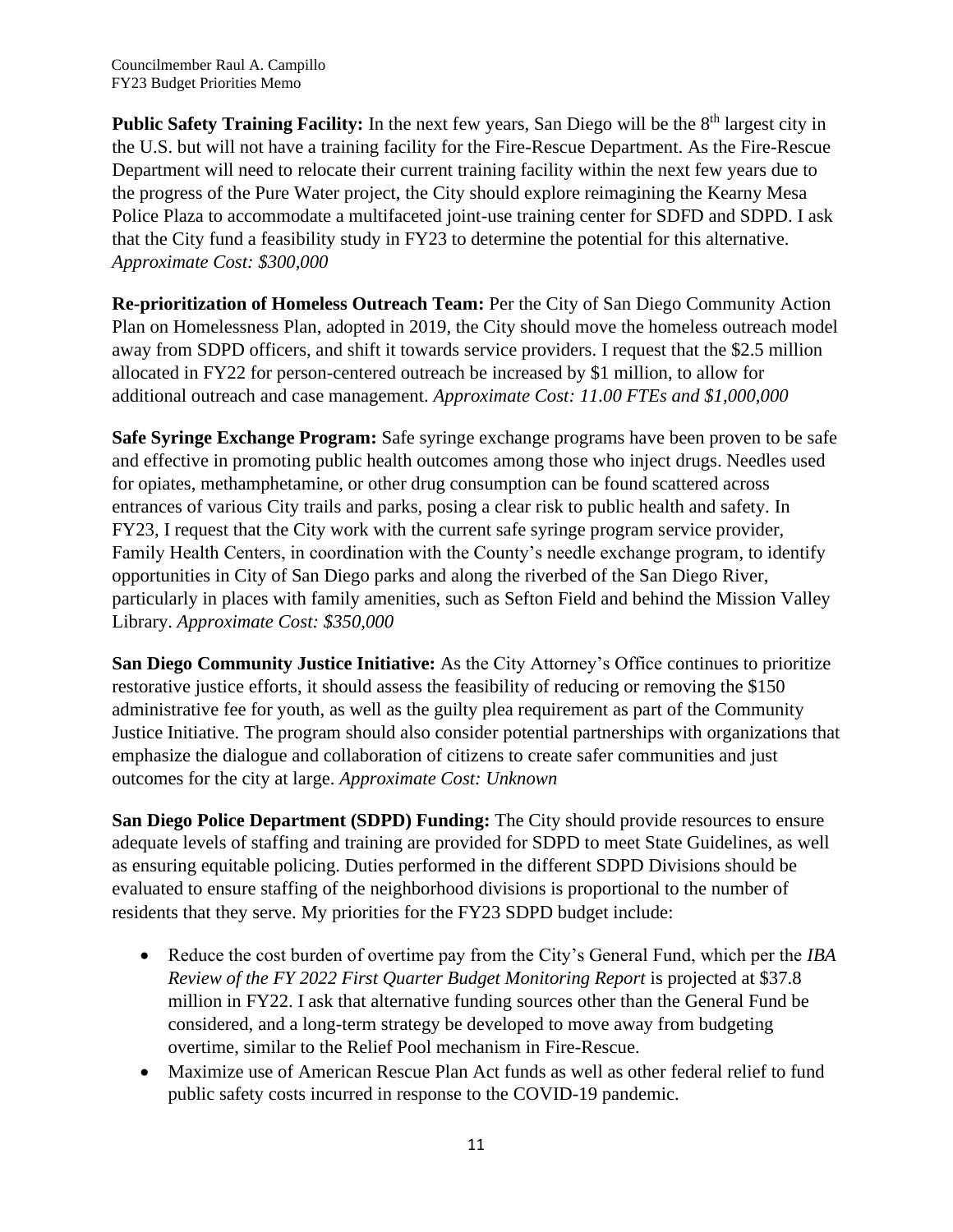- Establish meaningful training programs for SDPD regarding true conscious bias and deescalation techniques.
- Provide funding for new SDPD storefronts that can help improve the slower response times noted by the Office of the City Auditor's report *Performance Audit of SDPD's Crime Analysis* (OCA-21-004) in the Eastern Division.
- Create community youth social and emotional development programs in underserved communities to provide violence prevention, case management, internship opportunities, mental health services etc.
- Expand the response area for the Countywide Mobile Crisis Response Team to ensure that mental health care services can be accessed when residents dial 911 in the City of San Diego. Increased staffing and public outreach can be reimbursed by the County, as the lead agency for this initiative, who have seen promising results in North County and the South Bay. I request an equitable coverage area Citywide, as well as services provided by CBOs to provide outreach and referral services. *Approximate Cost: \$10,000,000*
- Establish a local college/university recruitment strategy, with the goal of hiring 600 new officers with associate's and/or bachelor's degrees by the end of FY26, who represent the diverse communities of San Diego. *Approximate Cost: \$350,000*

**SDFD Equitable Recruitment:** I ask that the City prioritize the recruitment of more employees of different ethnic, racial and gender backgrounds to promote a more diverse workforce in the Fire-Rescue Department. This should include the restoration of gender diversity training, and intentional steps to ensure that recruitment models are diversified. *Approximate Cost: \$150,000*

## **HOUSING AND HOMELESSNESS**

**Homelessness and Housing Programming:** In FY23, funding for housing and homelessness services should be prioritized based on specific needs of particularly vulnerable groups, to ensure that adequate wraparound services are offered. I ask that the following groups be considered for earmarked funding:

- The City must make a concerted effort to house homeless families, and provide essential services for these families, including specific funding for family-focused shelters. *Approximate Cost: Commensurate with existing shelter operations*
- The adopted San Diego Community Action Plan on Homelessness sets the goal to prevent and end youth homelessness, and I ask that shelter beds and wrap-around services be dedicated to LGBTQ+ youth, which currently makes up 40% of homeless youth in San Diego. *Approximate Cost: \$2,000,000*
- San Diego's last Point-In-Time Count reported one in four of San Diego's residents experiencing homelessness were 55 years of age or older. Our shelter system should serve the unique needs of this population by offering a senior-only shelter; a shallow subsidy program that provides monthly financial assistance to housing insecure, low-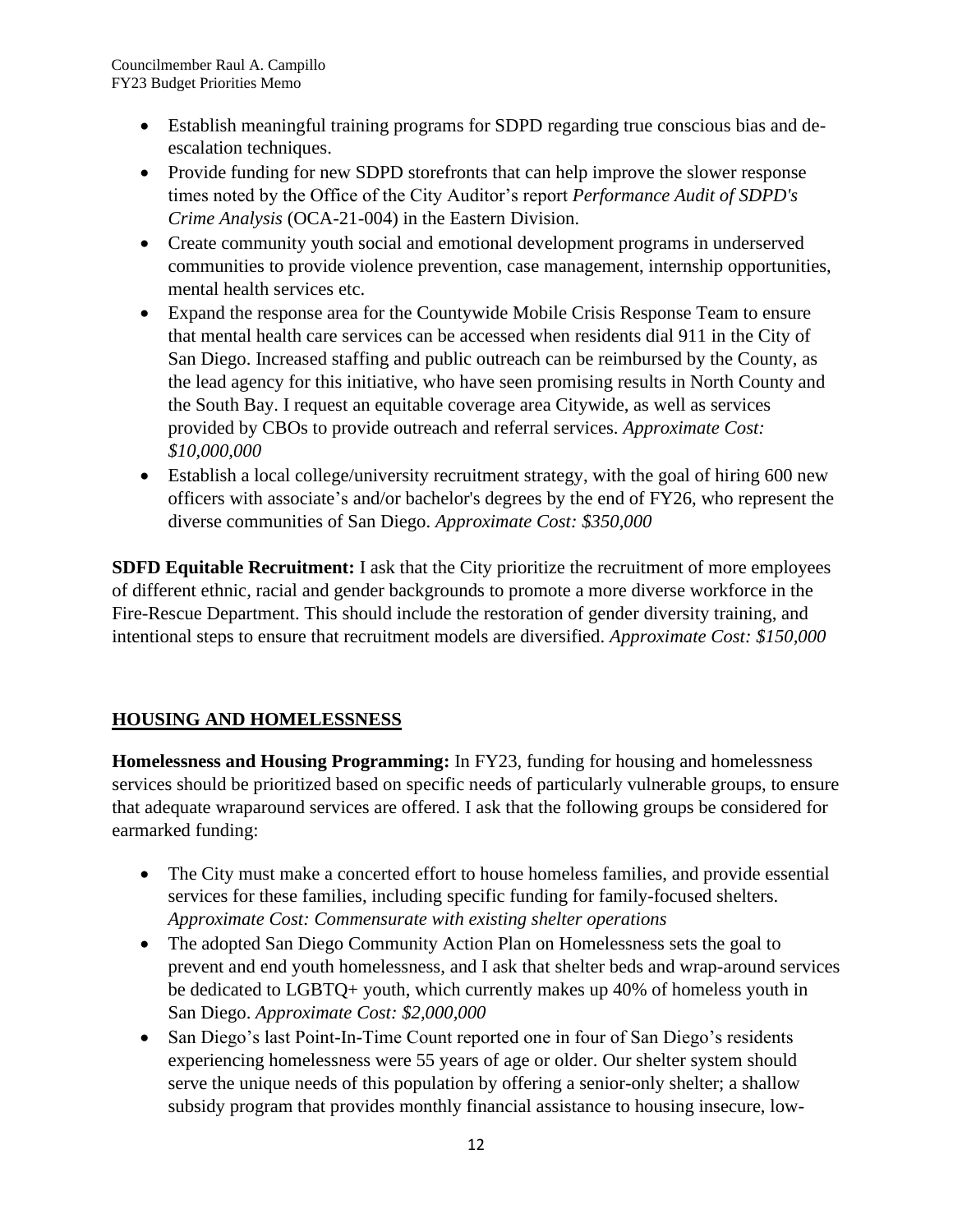income seniors; age-appropriate facilities, resources and care; as well as gerontological training for providers. *Approximate Cost: Senior-only shelter allocation should be commensurate with existing shelter operations, \$8,000-\$10,000 annually per individual for a shallow subsidy program, \$250,000-\$500,000 for reconfiguration of emergency centers, and \$60,000 for a Community Education Specialist*

**Housing Stability Fund:** California is one of the most housing-insecure states nationwide, and even outside of a pandemic, an increasing number of San Diegans are struggling to pay rent. A personal emergency can be the difference between staying housed and becoming unhoused, and the City of San Diego should therefore partner with CBOs to establish a Housing Stability Fund. This Fund would be administered by the organizations, and include funding for short-term rent relief grants, security deposit assistance, and transitional payment assistance. *Approximate Cost: \$15,000,000*

**Rent Registry Study:** In order to take the first steps toward establishing a Tenant Protections Board, I ask that the City commission a Nexus study to analyze the costs and feasibility of establishing a rent registry with an associated registry fee. Any revenue from the rent registry fee should be allocated to support a tenant board, maintenance of the rent registry, and local rent control measures to enforce AB1482. *Approximate Cost: \$60,000*

**Rental Assistance:** As the City of San Diego and the San Diego Housing Commission have demonstrated its success in distributing previously allocated rental assistance funds received from the federal government, I ask that future funding, and potentially American Rescue Plan Act funding be allocated to continue to provide this support in FY23. *Approximate Cost: \$15,000,000*

**Safe Parking Lots:** I request that the City explore the potential to repeal its current Vehicle Habitation Ordinance, and instead consider expanding the Safe Parking Program. The City should do more to provide resources to those in the unfortunate circumstance of living in their cars, so that these individuals do not end up parking in residential areas, far from services. The Safe Parking Lot program has proven successful and continues to serve hundreds of individuals every day. I request that Real Estate Assets Department bring forward a list of potential locations that the City can expand this program into, and that the FY2022 budget provide for two (2) additional lots. *Approximate Cost: \$966,000*

**Vacancy Tax Study:** I request that the City commission a feasibility study on the implementation of a vacancy tax and short-term vacation rental tax. Revenue generated from these taxes levied on practices that contribute to the unaffordability of San Diego's housing should not go into the City's General Fund but be set-aside in a special fund for rental assistance, legal services for tenants, and tenant outreach. *Approximate Cost: \$60,000*

//

//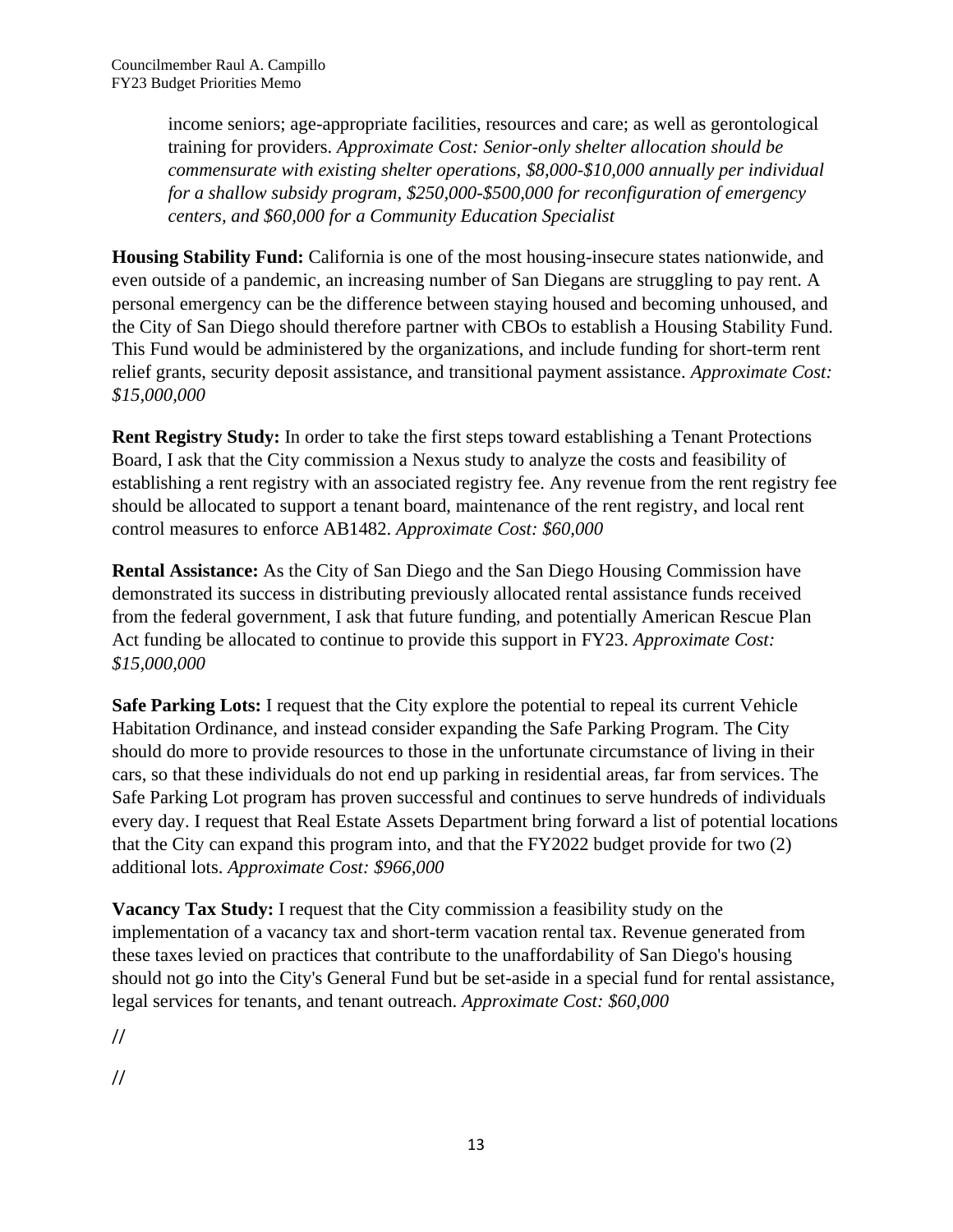### **GOVERNMENT EFFICIENCY**

**Office of ADA Compliance and Accessibility:** In order for the City of San Diego to comply with state and federal mandates, the Office of ADA Compliance and Accessibility needs to be adequately staffed. Reductions in recent fiscal years have resulted in the inability of the office to fully assist individuals with their reports, and to provide monitoring and coordination of ADA improvements. In FY23, I request that 1.00 FTE Associate Engineer be added to their personnel budget. *Approximate Cost: \$77,000-93,000*

**Get It Done:** The City's nationally recognized Get It Done tool has been a key resource to make City services more accessible to our residents. In FY23, I would like to see the Performance and Analytics Department receive funding for further upgrades to the application, including the expansion of services to other City Departments, and more accessible languages. *Approximate Cost: Unknown*

**Human Capital Plan:** Per the *Fiscal Year 2023-2027 Five-Year Financial Outlook*, a cost-ofliving adjustment is assumed every year throughout the Outlook. I am very supportive of this inclusion in FY23 and future fiscal years, especially during these challenging times of inflation. The recommendations made as part of the multiple reports put out by the Office of the City Auditor (19-001, 20-011, 21-006) on strategic human capital management should also be fully funded and implemented in FY23, and resources should be allocated to provide for expedited recruitment and retention of City staff. As part of this effort, the previous 4% reduction to the Personnel Department's budget should be restored, in order to fill the six vacancies that are needed in order to speed up the City hiring process. Dedicated funding for Special Salary Adjustments that can help the City be more competitive in its hiring, should also be allocated for job classification represented by the Municipal Employee Association. *Approximate Cost: \$388,662 for 6.00 FTEs, \$10,000,000 for Special Salary Adjustments, and additional expenditures to implement Audit recommendation*

**Language Access:** The efforts initiated by the City Clerk to make the Council meeting agenda materials available in multiple languages, and allow the public to provide comments in 200 languages, is a remarkable first step to ensuring increased language access to our residents. Direction from the City Council at FY22 budget hearings included the formation of a working group to further expand access. This important work needs to continue in FY23, by funding a comprehensive language access program that will ensure City materials are translated, and that City Council, Committee, Boards and Commissions, and Community Planning Group meetings are more accessible through subtitles, translation and interpretation. This will require extensive coordination between Council Administration, the City Clerk's office and the Communications Department, and funding should be allocated accordingly. *Approximate Cost: Unknown*

**Public Bank Study:** In October 2021, Governor Newsom signed AB 1177 into law, which directs the State to conduct a market analysis that can inform the decision on whether the Legislature should launch a public bank. That same month, the Los Angeles City Council voted to issue a Request for Proposals for a consultant to develop a business plan for a public bank. In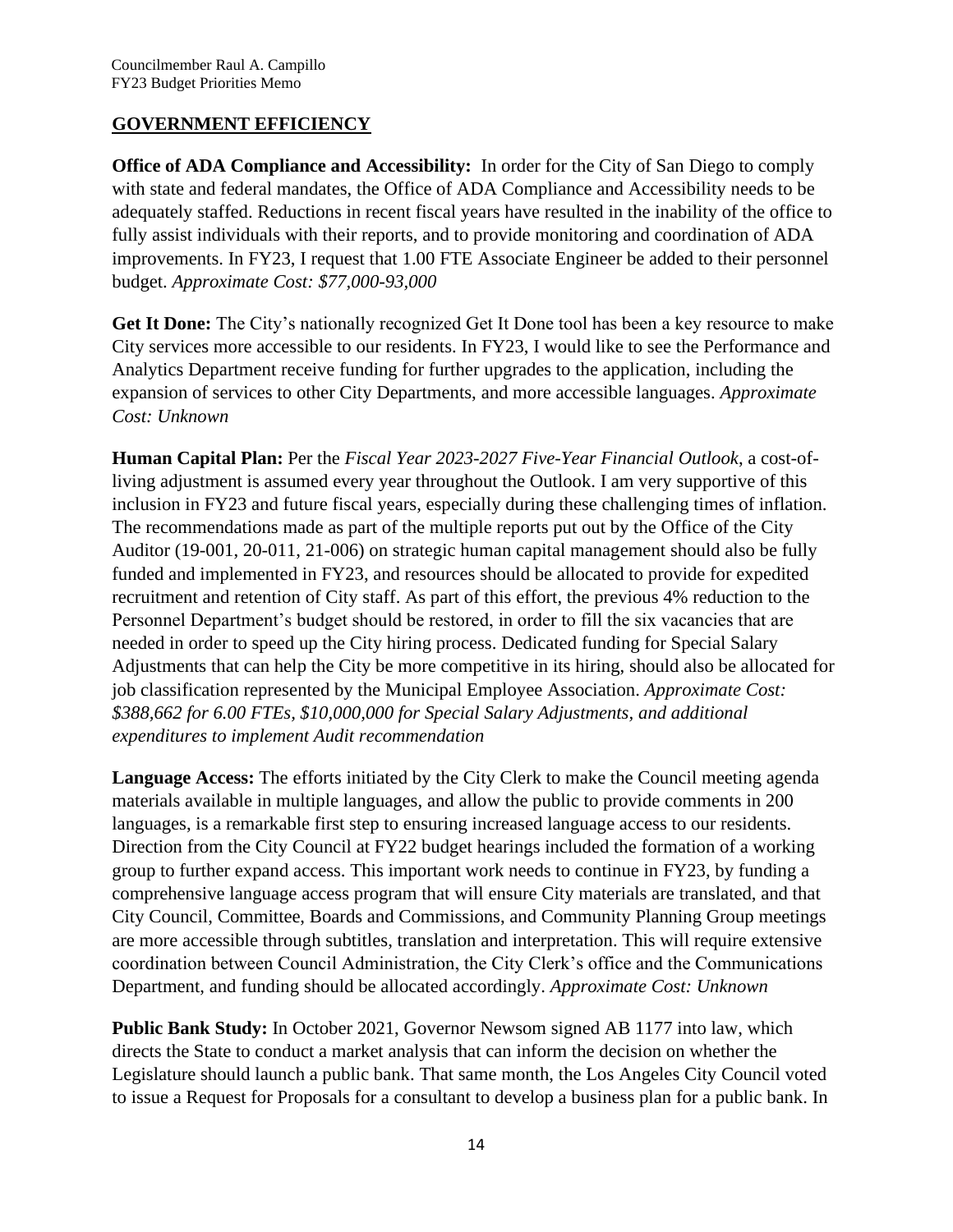FY23, I request funding to study the viability of a potential City of San Diego Public Bank by creating a business plan to determine long-term cost savings. *Approximate Cost: \$250,000- \$350,000*

## **NEIGHBORHOOD-SPECIFIC PRIORITIES**

**San Carlos Library:** My number one priority for District 7 is the construction of the new San Carlos Library. This project is approximately thirty years in the making, and the community is anxiously awaiting its commencement. Per the 2021 San Diego Public Library Master Plan Framework, the current branch is among the top 10 branches for materials circulation. The City's FY2014-2016 Facilities Condition Assessment study identified the San Carlos branch as one of the worst-rates libraries for condition and maintenance backlog, and the 2002 Library Building Plan also recommended replacing the current branch with a new 25,000 sq.ft. flagship branch. In April 2021, the San Diego Regional Water Quality Control Board recommended closure of the current groundwater case at the proposed site. Once the consultant submits their well destruction report in April 2022, the Board can issue a "Letter of no Further Action" and the purchase sale agreement can be routed to the City Council. My request is to coordinate with private funding to fully fund construction, in order to bid and award the Design-Build contract. *Approximate Cost: \$24.2 million for Design-Build contract*

**Linda Vista Community Center:** Over the last two decades, a community center has been a priority for the Linda Vista community. This project would provide for the acquisition and construction of a community center that would include meeting space and office space for the community. A site on City-owned land has been identified at the corner of Comstock Street and Linda Vista Road, and is included in the Linda Vista Public Facilities Financing Plan (R-1). Community Center-specific Development Impact Fees (DIF) and Community Development Block Grants (CDBG) are potential funding sources that could get this project going in FY23. *Approximate Cost: \$1.2 million for preliminary engineering and design*

**Alvarado Canyon Road Realignment:** This realignment project is a key priority for the Navajo community and would provide much needed congestion relief, traffic calming improvements, pedestrian access to the Grantville Trolley Station, and would address the flooding issues along Alvarado Creek. With the \$4 million in Commercial Paper bond financing that was approved in August 2021, this project has been moved into the design phase. Staff is currently preparing the environmental planning documents and determining the preferred design alternative in consultation with the community. Once a design alternative has been selected, I ask that funding be identified to finalize design of this project, based on cost estimates listed in the Project Study Report from 2021. This project would be an excellent candidate for TransNet, SANDAG or federal/state grant funding. *Approximate Cost: \$4 million to complete design*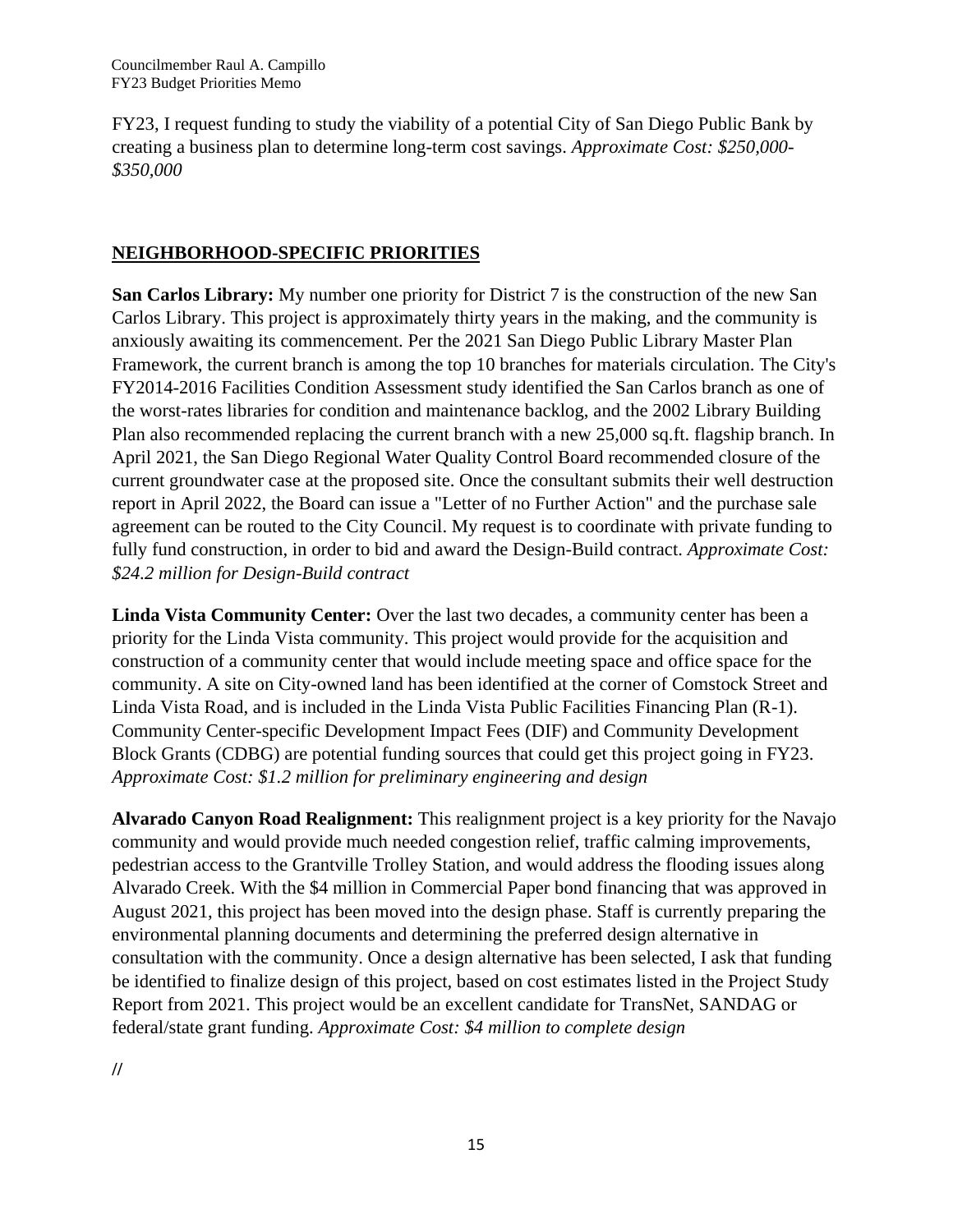**Allied Gardens Community Park:** I request preliminary engineering for an upgrade of the current recreation center and park space, to provide a new 17,000 sq.ft. center and upgrades to the play area and associated paths of travel. This project is in conformance with the Navajo Community Plan, and is identified in the Navajo Public Facilities Financing Plan (P-5 and P-6). I ask that in FY23, funding be allocated for an update to the General Development Plan (GDP), to provide updated cost estimates. *Approximate Cost: \$400,000 for an updated GDP*

**Kelly Street Neighborhood Park:** As an update of this park's General Development Plan was funded in the FY22 Budget, I ask that funding for design be identified once the cost estimates are finalized. This project would be eligible for CDGB funding. *Approximate Cost: Unknown*

**Serra Mesa Recreation Center:** The top capital infrastructure priority for the Serra Mesa Planning Group is to upgrade the Serra Mesa Recreation Center. I request that the preliminary engineering be funded in the upcoming fiscal year, to plan for the design and construction of a new 20,000 sq.ft. recreation building that can adequately serve this community that is deficient in population-based park acres and facilities. *Approximate Cost: \$500,000*

**Linda Vista Library:** The community has long wanted an expansion of the current facility to provide for an Outdoor Early Learning Lab to enhance this branch's "Do your homework @ the Library" program, as well additional community meeting space. The requested expansion, which is consistent with the Linda Vista Community Plan and identified in the Linda Vista Public Facilities Financing Plan (L-1) would provide a 5,000 sq.ft. expansion to the current 10,000 sq.ft. Branch. U.S. Representative Sara Jacobs has led an effort to include \$500,000 in a larger Congressional appropriations bill that would be allocated to the expansion of the Linda Vista Library patio area, and I am hopeful that this much needed funding will be coming down to the City of San Diego in CY 2022. This project is also eligible for CDBG funding. *Approximate Cost: \$500,000*

**John Baca Park:** An updated General Development Plan was approved unanimously by the Linda Vista Planning Group in August 2020, as well as by the City's Park and Recreation Board in June 2021. In FY23, I request that a CIP be created, and funding be provided for design to finalize elements of the project with the community. This project is eligible for funding through the City's Climate Equity Fund, as well as through the U.S. Department of Housing and Urban Development's CDBG Program. *Approximate Cost: \$800,000 for design*

**Mission Valley West Valley Crossing:** This project would provide a bridge connection from Sefton Field to the Mission Valley YMCA, in accordance with the San Diego River Park Master Plan. This project is identified as a priority project by SANDAG as part of its Regional Bike Plan Early Action Program, and cost sharing is possible to implement this key improvement to the Mission Valley community that would increase walkability and recreational opportunities along the San Diego River. *Approximate Cost: Unknown*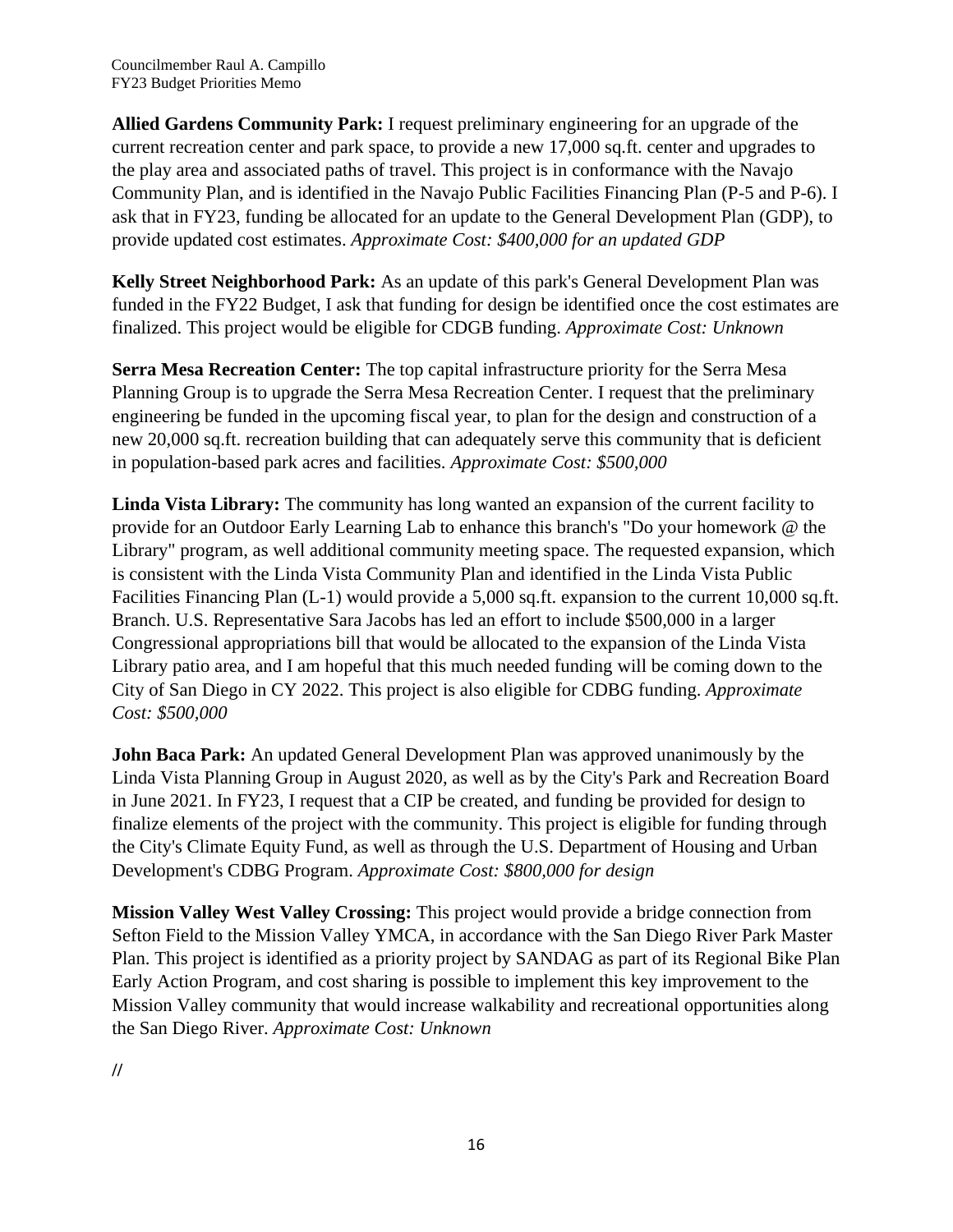**Sherman Heights Community Center:** This community center serves as a staple in its community, but have maintenance needs that should be urgently addressed. In FY23, I request that the replacement of drain pipes and rain gutters, roof maintenance and reconnection of gutter downspouts to underground drainage system to ensure passthrough of water, be funded to ensure the continued operations of this center. *Approximate Cost: \$400,000*

## **SUGGESTED REVENUES**

**American Rescue Plan Act (ARPA):** After the FY22 allocation, the City still has \$150.4 million in available ARPA funding to expend on priority line items. Considerations should be made as to the one-time versus ongoing nature of certain expenditures, and prioritize ARPA funding for urgent one-time needs.

**Cannabis Business Tax Revenue:** In late 2021, I introduced a proposal to reduce the tax rate for Cannabis Production Facilities (CPFs) in the City of San Diego from 8% to 2%. Given that only 19 out of the 40 approved permits for CPFs in the City are currently operational, and industry members cite high tax rates as a main barrier to operation, changing the tax rate presents a large opportunity to increase revenue. While a lower tax rate collection may likely result in a slight decrease to the City's General Fund initially, the potential revenue to be collected from the additional CPF businesses who hold a permit without currently operating, should surpass historic revenue levels.

**Departmental Budget Reduction Proposals:** Departments recently finalized their budget adjustment requests into the City's Public Budget Formulation system. Depending on the Department Directors and DCOO's determined needs for FY23, cost savings may be available to help mitigate the projected shortfall for FY23.

**Excess Equity:** While excess equity for FY22 is currently projected at \$26.7 million, the upcoming *FY2022 Mid-Year Budget Monitoring Report* will provide an updated estimate. These funds can be used for one-time priority needs to better support our communities.

**Homelessness-Related Overtime:** The overtime historically budgeted in the Neighborhood Policing Division, and as part of CleanSD to perform homeless outreach, or to clean up homeless encampments, should be reduced or fully eliminated in FY23. Given that the Neighborhood Policing overtime shifted its funding source from the Seized Assets Fund to the General Fund in FY22, an already strained General Fund should not absorb these costs in FY23.

**Infrastructure Investments and Jobs Act:** This legislation was signed into law on November 15, 2021, and will provide an estimated \$1.2 trillion nationwide over the next ten years, or \$550 billion over the next five years. Per the presentation from the City's Government Affairs team on January 10, the State of California is estimated to receive \$46.6 billion over the next ten years, and the City will be able to apply for competitive grants. This can serve as an important funding mechanism to help address both the large CIP backlog, as well as other transportation needs.